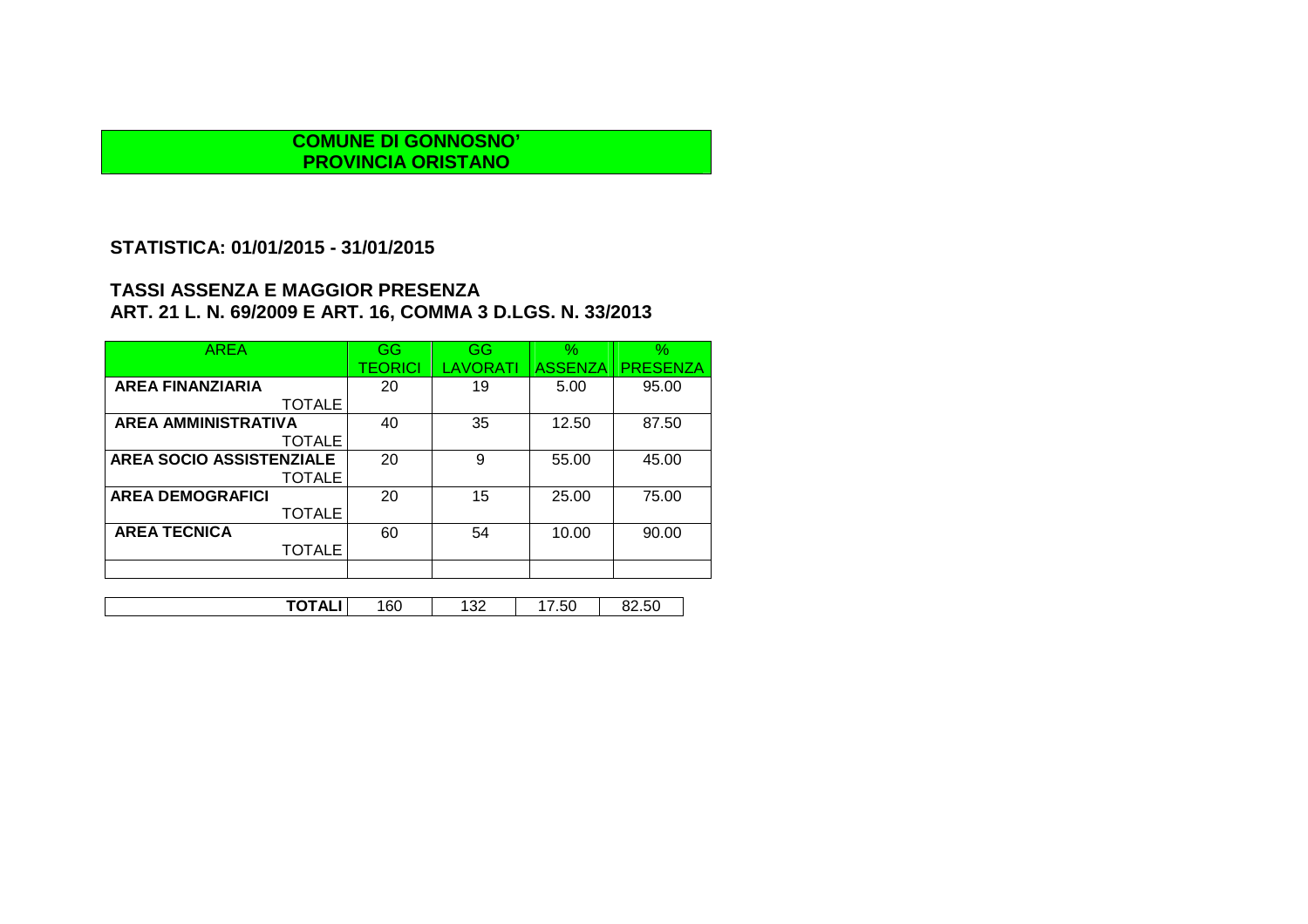### **STATISTICA: 01/02/2015 - 28/02/2015**

| <b>AREA</b>                     | <b>GG</b>      | GG              | $\%$           | $\%$            |
|---------------------------------|----------------|-----------------|----------------|-----------------|
|                                 | <b>TEORICI</b> | <b>LAVORATI</b> | <b>ASSENZA</b> | <b>PRESENZA</b> |
| <b>AREA FINANZIARIA</b>         | 20             | 20              | 0.00           | 100.00          |
| <b>TOTALE</b>                   |                |                 |                |                 |
| <b>AREA AMMINISTRATIVA</b>      | 40             | 34              | 15.00          | 85.00           |
| <b>TOTALE</b>                   |                |                 |                |                 |
| <b>AREA SOCIO ASSISTENZIALE</b> | 20             | 18              | 10.00          | 90.00           |
| <b>TOTALE</b>                   |                |                 |                |                 |
| <b>AREA DEMOGRAFICI</b>         | 20             | 14              | 30.00          | 70.00           |
| <b>TOTALE</b>                   |                |                 |                |                 |
| <b>AREA TECNICA</b>             | 60             | 56              | 6.67           | 93.33           |
| <b>TOTALE</b>                   |                |                 |                |                 |
|                                 |                |                 |                |                 |
|                                 |                |                 |                |                 |
| TOTALI                          | 160            | 142             | 11.25          | 88.75           |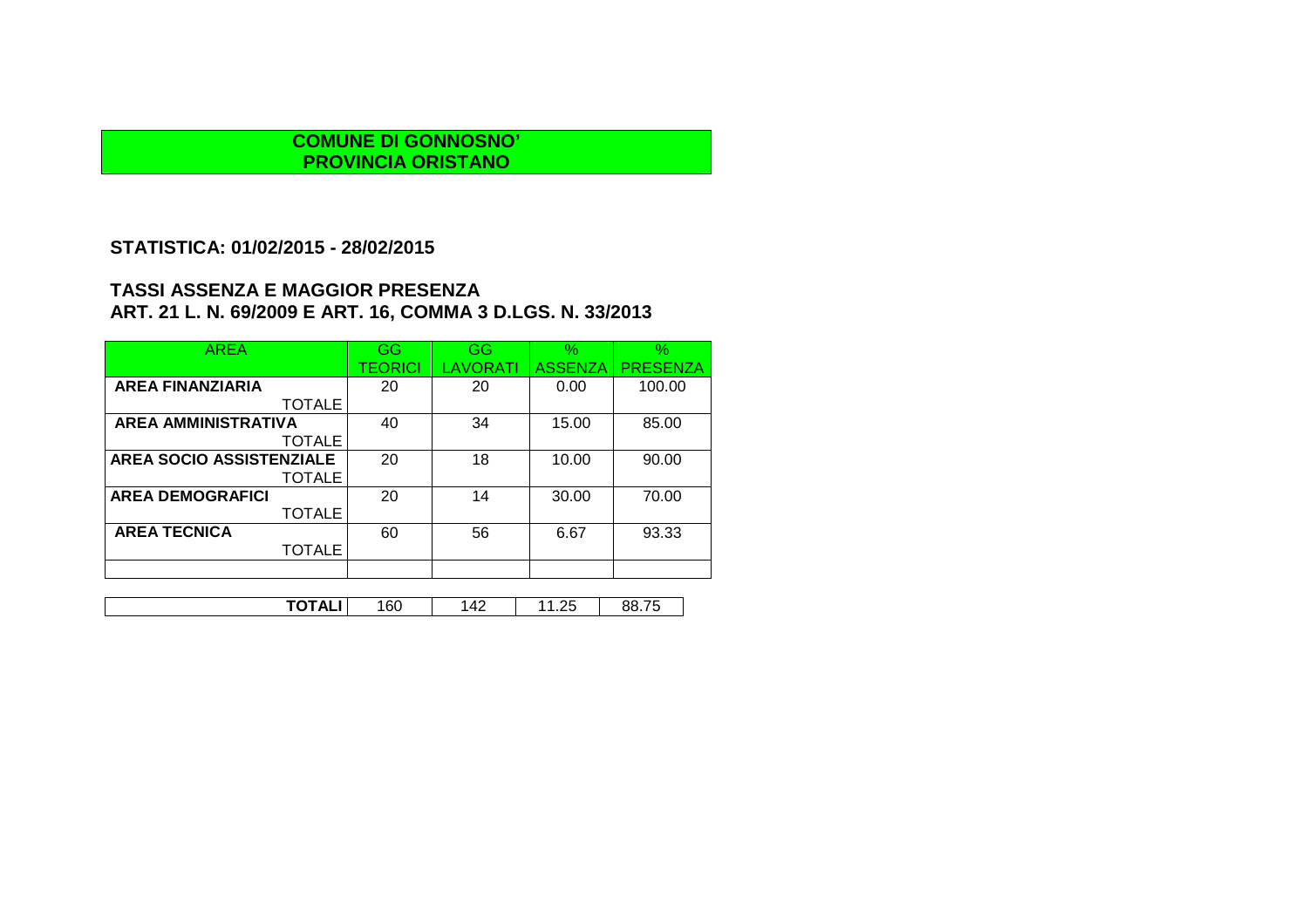# **STATISTICA: 01/03/2015 - 31/03/2015**

| AREA                       | GG             | GG       | $\%$           | $\%$            |
|----------------------------|----------------|----------|----------------|-----------------|
|                            | <b>TEORICI</b> | LAVORATI | <b>ASSENZA</b> | <b>PRESENZA</b> |
| <b>AREA FINANZIARIA</b>    | 22             | 22       | 0.00           | 100.00          |
| <b>TOTALE</b>              |                |          |                |                 |
| <b>AREA AMMINISTRATIVA</b> | 44             | 39       | 11.36          | 88.64           |
| <b>TOTALE</b>              |                |          |                |                 |
| AREA SOCIO ASSISTENZIALE   | 22             | 18       | 18.18          | 81.82           |
| <b>TOTALE</b>              |                |          |                |                 |
| <b>AREA DEMOGRAFICI</b>    | 22             | 21       | 4.55           | 95.45           |
| <b>TOTALE</b>              |                |          |                |                 |
| <b>AREA TECNICA</b>        | 66             | 57       | 13.64          | 86.36           |
| <b>TOTALE</b>              |                |          |                |                 |
|                            |                |          |                |                 |

| - - - -<br>$ -$<br>$\sim$<br>⇁<br>$\cdot$ . The set of $\overline{\phantom{a}}$<br>า ๆ<br>^'<br>้ เ<br>J.OU<br><u>ູ</u><br>.<br>л.<br>. .<br>.<br>. . |
|-------------------------------------------------------------------------------------------------------------------------------------------------------|
|-------------------------------------------------------------------------------------------------------------------------------------------------------|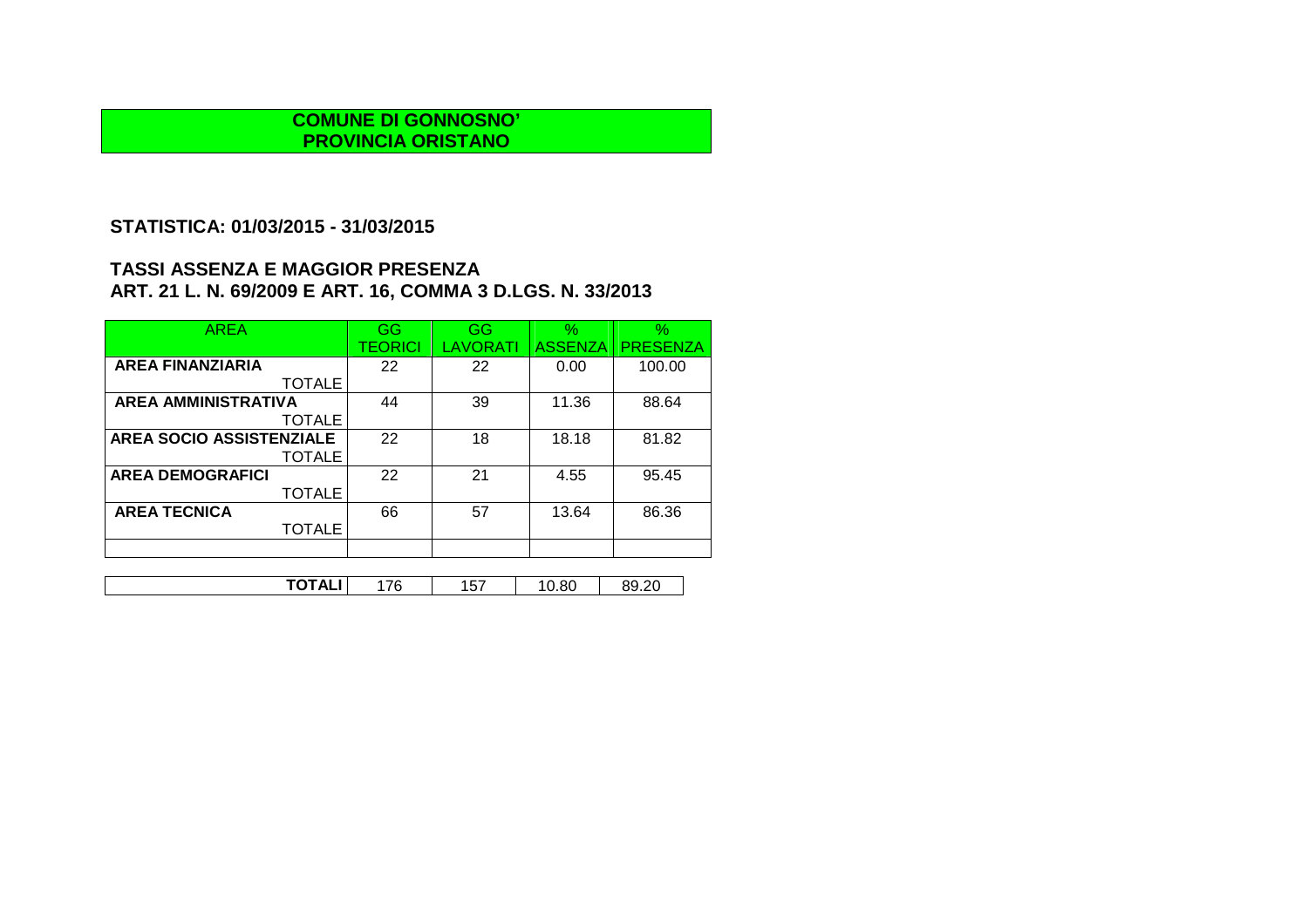## **STATISTICA: 01/04/2015 - 30/04/2015**

| AREA                            | GG             | GG       | $\%$           | %               |
|---------------------------------|----------------|----------|----------------|-----------------|
|                                 | <b>TEORICI</b> | LAVORATI | <b>ASSENZA</b> | <b>PRESENZA</b> |
| <b>AREA FINANZIARIA</b>         | 21             | 20       | 4,76           | 95.24           |
| <b>TOTALE</b>                   |                |          |                |                 |
| <b>AREA AMMINISTRATIVA</b>      | 42             | 34       | 19.05          | 80.95           |
| <b>TOTALE</b>                   |                |          |                |                 |
| <b>AREA SOCIO ASSISTENZIALE</b> | 21             | 17       | 19.05          | 80.95           |
| <b>TOTALE</b>                   |                |          |                |                 |
| <b>AREA DEMOGRAFICI</b>         | 21             | 19       | 9.52           | 90.48           |
| <b>TOTALE</b>                   |                |          |                |                 |
| <b>AREA TECNICA</b>             | 63             | 60       | 4.76           | 95.24           |
| <b>TOTALE</b>                   |                |          |                |                 |
|                                 |                |          |                |                 |

| - - -<br>-<br>$- -$<br>ົ<br>^'<br>. הר<br>.bb<br>vv<br>. .<br>. <del>.</del><br>- - | $\sim$<br>$\cdot$ . |
|-------------------------------------------------------------------------------------|---------------------|
|-------------------------------------------------------------------------------------|---------------------|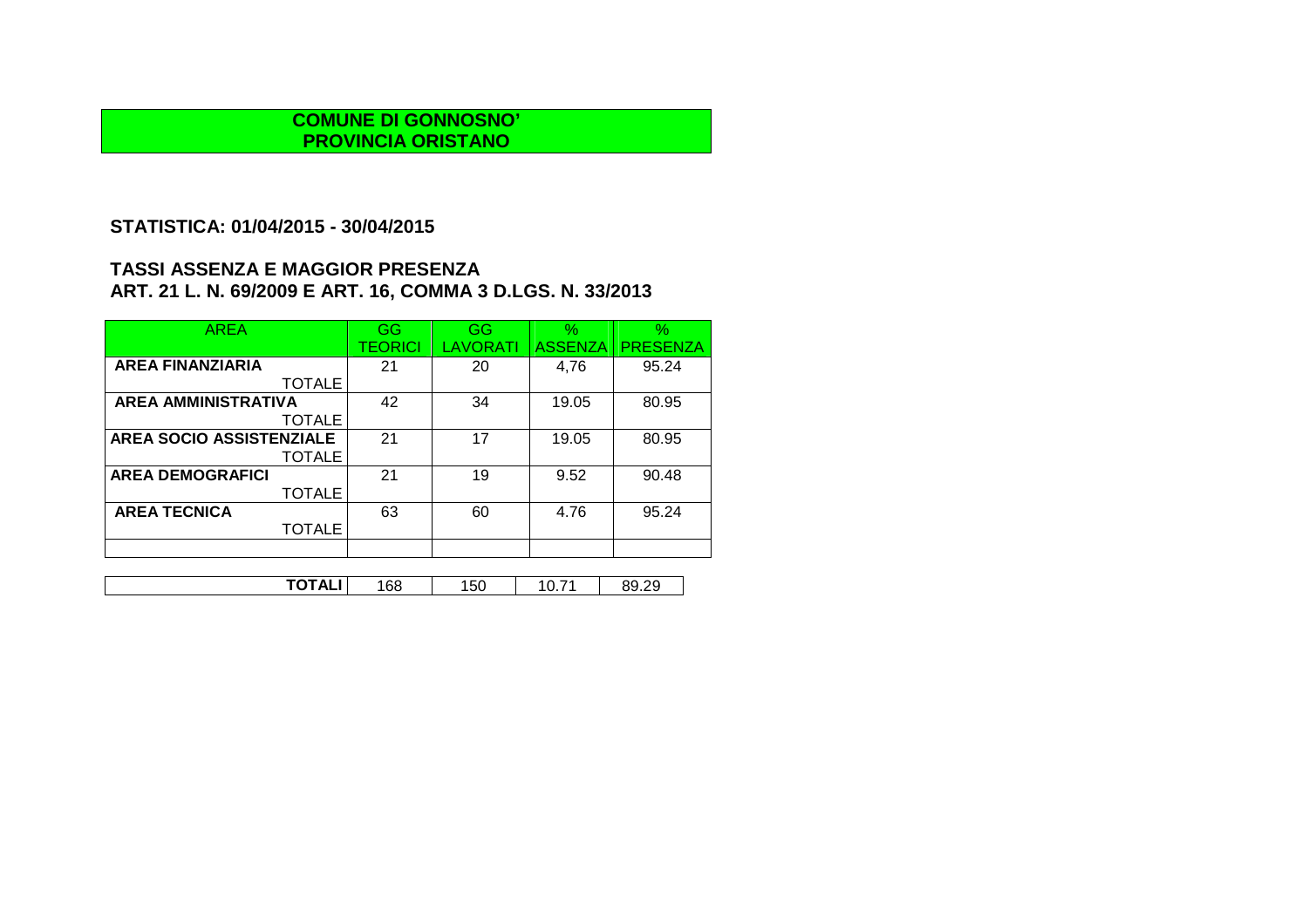# **STATISTICA: 01/05/2015 - 31/05/2015**

| <b>AREA</b>                     | GG             | GG              | $\%$           | $\%$            |
|---------------------------------|----------------|-----------------|----------------|-----------------|
|                                 | <b>TEORICI</b> | <b>LAVORATI</b> | <b>ASSENZA</b> | <b>PRESENZA</b> |
| <b>AREA FINANZIARIA</b>         | 20             | 23              | 0.00           | 100.00          |
| <b>TOTALE</b>                   |                |                 |                |                 |
| <b>AREA AMMINISTRATIVA</b>      | 40             | 43              | 0.00           | 100.00          |
| <b>TOTALE</b>                   |                |                 |                |                 |
| <b>AREA SOCIO ASSISTENZIALE</b> | 20             | 19              | 5.00           | 95.00           |
| <b>TOTALE</b>                   |                |                 |                |                 |
| <b>AREA DEMOGRAFICI</b>         | 20             | 24              | 0.00           | 100.00          |
| <b>TOTALE</b>                   |                |                 |                |                 |
| <b>AREA TECNICA</b>             | 60             | 62              | 0.00           | 100.00          |
| <b>TOTALE</b>                   |                |                 |                |                 |
|                                 |                |                 |                |                 |
|                                 |                |                 |                |                 |

| ------<br>160<br>. | 74 | 0.00 | 00.00 |
|--------------------|----|------|-------|
|--------------------|----|------|-------|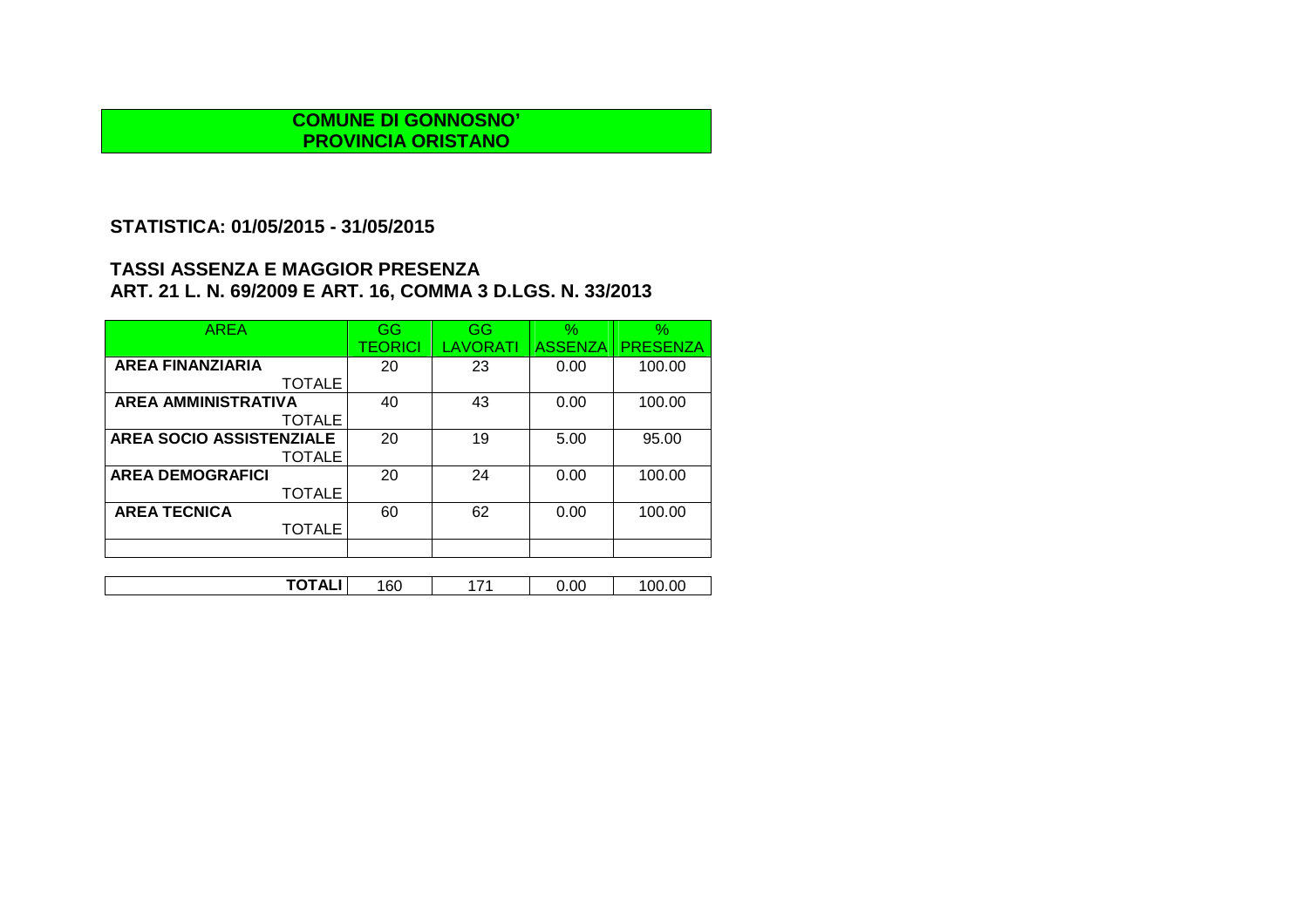## **STATISTICA: 01/06/2015 - 30/06/2015**

| <b>AREA</b>                     | GG             | GG       | $\frac{1}{2}$  | $\%$            |
|---------------------------------|----------------|----------|----------------|-----------------|
|                                 | <b>TEORICI</b> | LAVORATI | <b>ASSENZA</b> | <b>PRESENZA</b> |
| <b>AREA FINANZIARIA</b>         | 21             | 23       | 0.00           | 100.00          |
| <b>TOTALE</b>                   |                |          |                |                 |
| <b>AREA AMMINISTRATIVA</b>      | 42             | 36       | 14.29          | 85.71           |
| <b>TOTALE</b>                   |                |          |                |                 |
| <b>AREA SOCIO ASSISTENZIALE</b> | 21             | 16       | 23.81          | 79.19           |
| <b>TOTALE</b>                   |                |          |                |                 |
| <b>AREA DEMOGRAFICI</b>         | 21             | 18       | 14.29          | 85.71           |
| <b>TOTALE</b>                   |                |          |                |                 |
| <b>AREA TECNICA</b>             | 63             | 61       | 3.17           | 96.83           |
| <b>TOTALE</b>                   |                |          |                |                 |
|                                 |                |          |                |                 |

| -----<br>$\overline{\phantom{0}}$<br>--<br>. .<br><br>''<br>54<br>oo<br>∍ ب<br>J.JJ<br>19171 |  |  |  |
|----------------------------------------------------------------------------------------------|--|--|--|
|                                                                                              |  |  |  |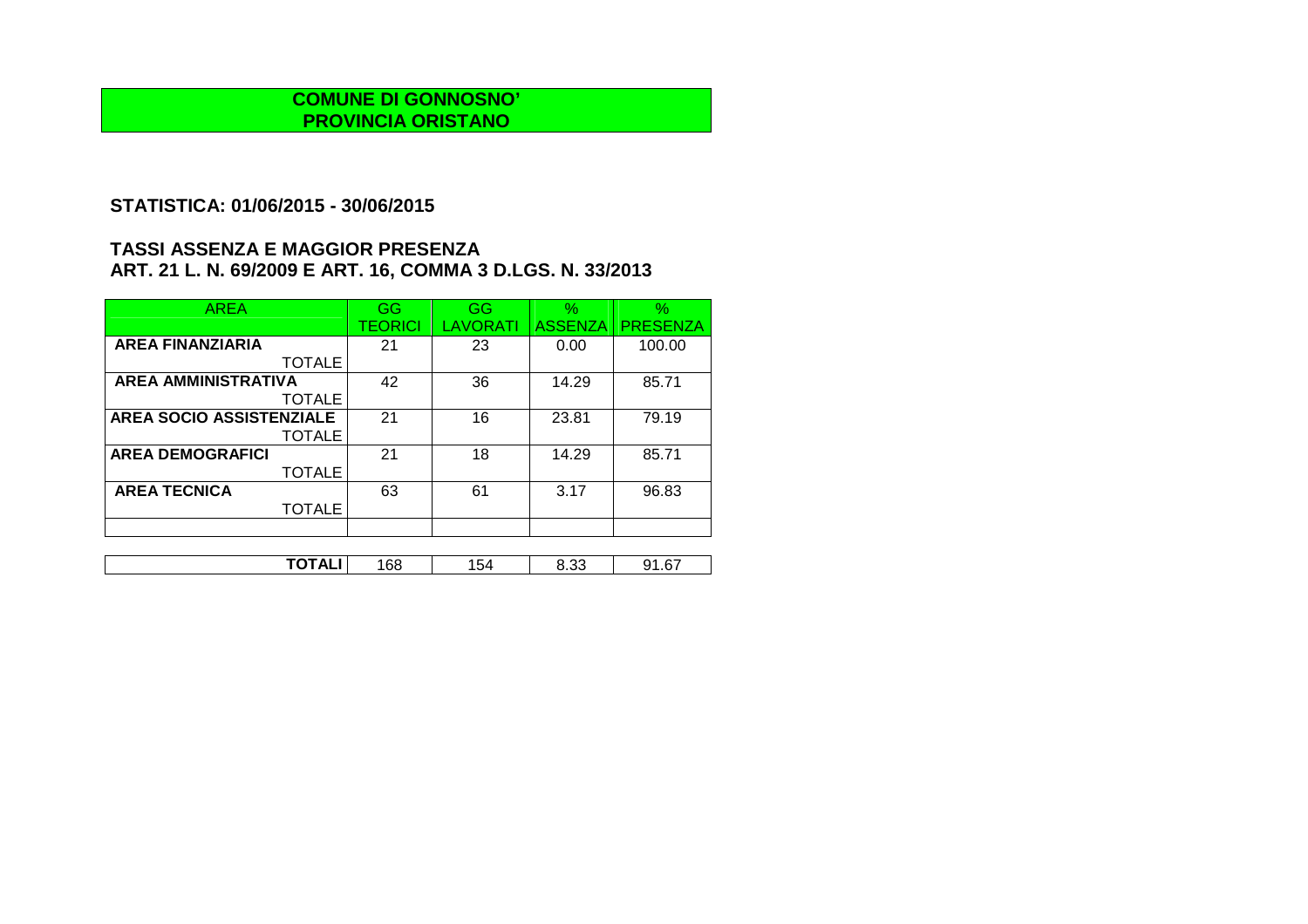# **STATISTICA: 01/07/2015 - 31/07/2015**

| <b>AREA</b>                     | GG      | <b>GG</b> | $\%$           | $\%$            |
|---------------------------------|---------|-----------|----------------|-----------------|
|                                 | TEORICI | LAVORATI  | <b>ASSENZA</b> | <b>PRESENZA</b> |
| <b>AREA FINANZIARIA</b>         | 23      | 21        | 8.70           | 91.30           |
| <b>TOTALE</b>                   |         |           |                |                 |
| <b>AREA AMMINISTRATIVA</b>      | 46      | 35        | 23.91          | 76.09           |
| <b>TOTALE</b>                   |         |           |                |                 |
| <b>AREA SOCIO ASSISTENZIALE</b> | 23      | 9         | 60.87          | 39.13           |
| <b>TOTALE</b>                   |         |           |                |                 |
| <b>AREA DEMOGRAFICI</b>         | 23      | 17        | 26.09          | 73.91           |
| <b>TOTALE</b>                   |         |           |                |                 |
| <b>AREA TECNICA</b>             | 69      | 67        | 2.90           | 97.10           |
| <b>TOTALE</b>                   |         |           |                |                 |
|                                 |         |           |                |                 |
|                                 |         |           |                |                 |
| TOTALI                          | 184     | 149       | 19.02          | 80.98           |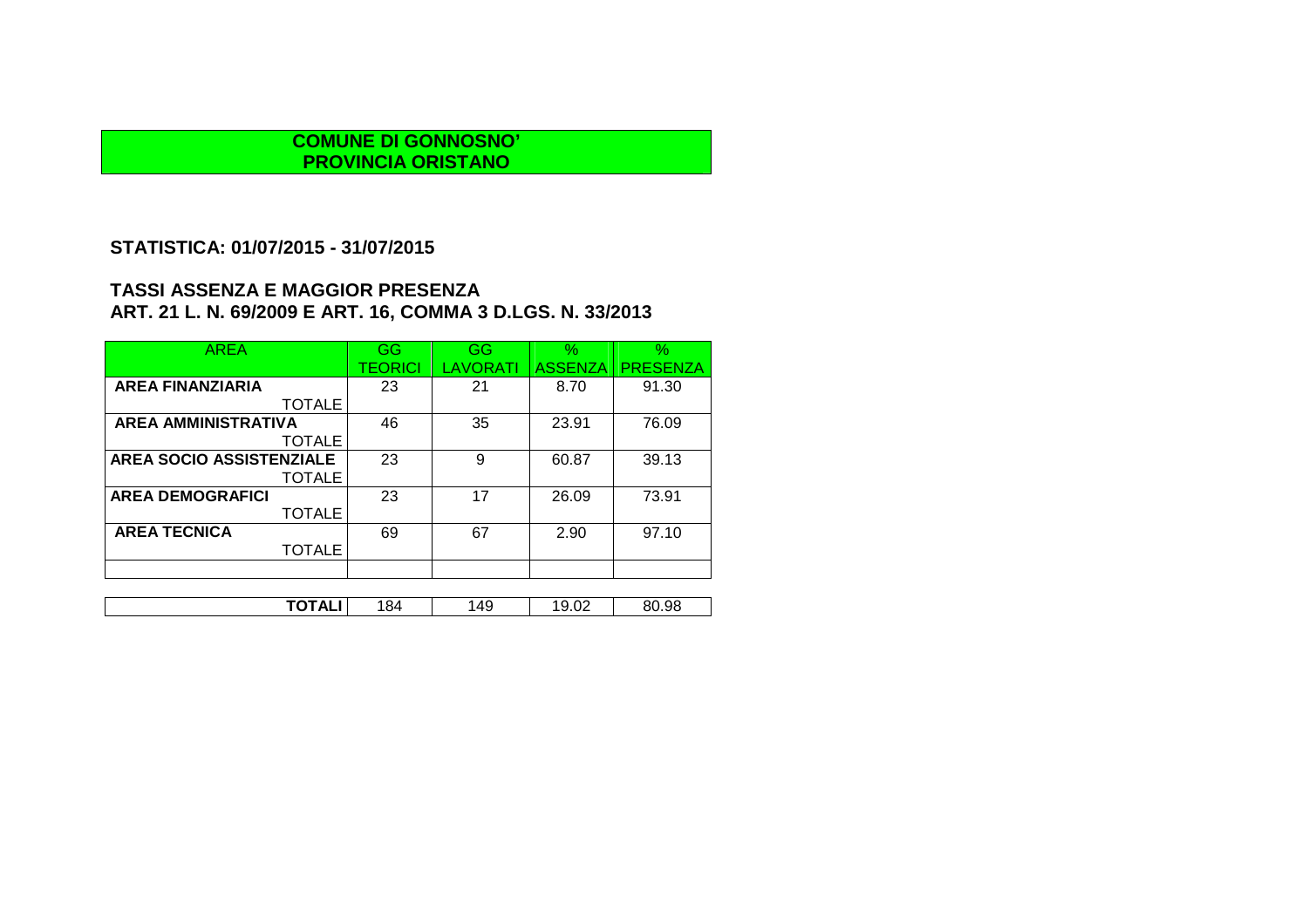# **STATISTICA: 01/08/2015 - 31/08/2015**

| <b>AREA</b>                | GG      | GG              | $\%$           | $\%$            |
|----------------------------|---------|-----------------|----------------|-----------------|
|                            | TEORICI | <b>LAVORATI</b> | <b>ASSENZA</b> | <b>PRESENZA</b> |
| <b>AREA FINANZIARIA</b>    | 20      | 20              | 0.00           | 100.00          |
| <b>TOTALE</b>              |         |                 |                |                 |
| <b>AREA AMMINISTRATIVA</b> | 20      | 10              | 50.00          | 50.00           |
| <b>TOTALE</b>              |         |                 |                |                 |
| AREA SOCIO ASSISTENZIALE   | 20      | 17              | 15.00          | 85.00           |
| <b>TOTALE</b>              |         |                 |                |                 |
| <b>AREA DEMOGRAFICI</b>    | 20      | 14              | 30.00          | 70.00           |
| <b>TOTALE</b>              |         |                 |                |                 |
| <b>AREA TECNICA</b>        | 60      | 35              | 41.67          | 58.33           |
| <b>TOTALE</b>              |         |                 |                |                 |
|                            |         |                 |                |                 |
|                            |         |                 |                |                 |

| ------<br>$- -$<br>96<br>יי ב<br>'40<br>. ט. כ<br>∼ |  |  |  |
|-----------------------------------------------------|--|--|--|
|                                                     |  |  |  |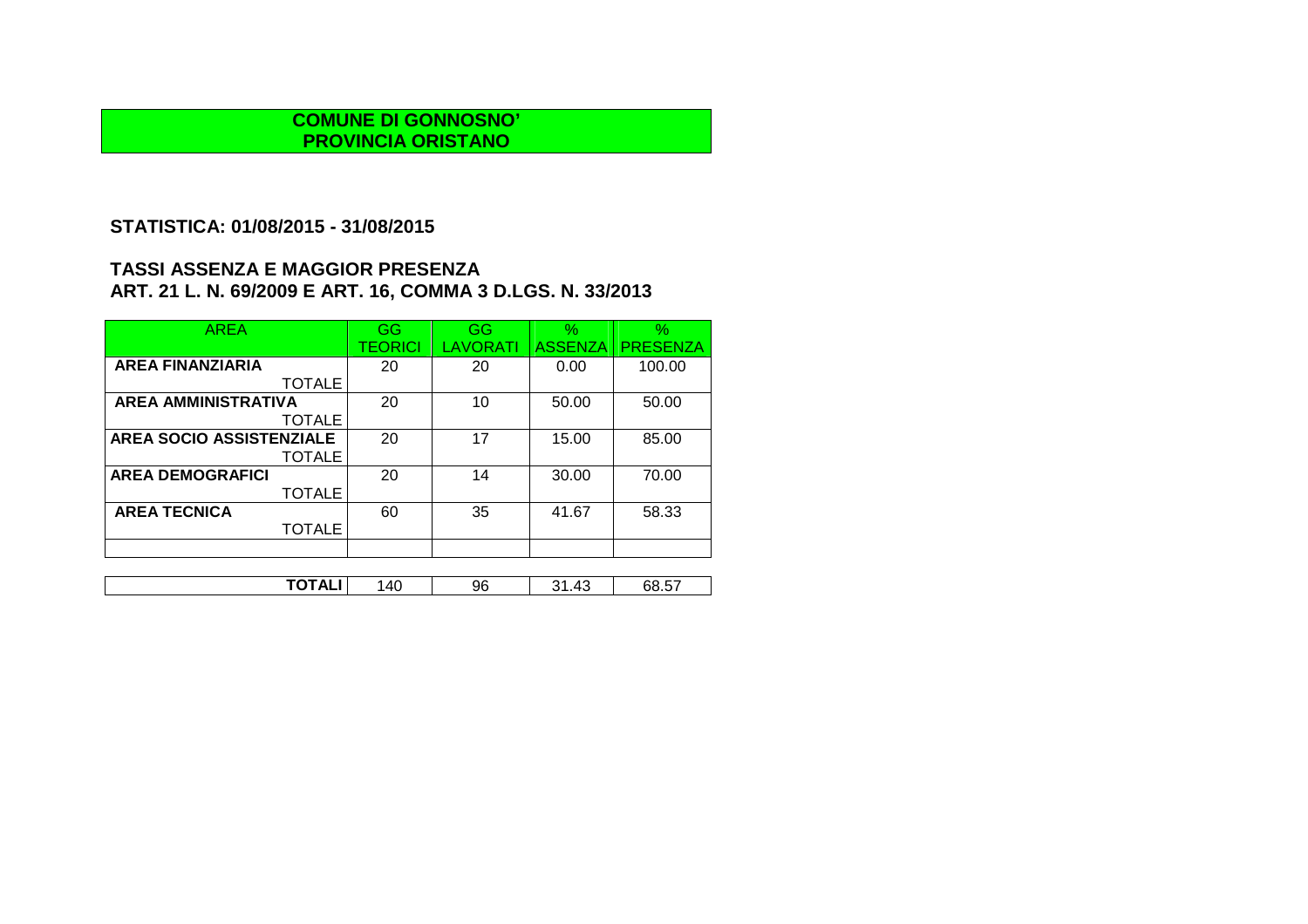## **STATISTICA: 01/09/2015 - 30/09/2015**

| <b>AREA</b>                     | GG      | GG              | $\%$           | $\%$            |
|---------------------------------|---------|-----------------|----------------|-----------------|
|                                 | TEORICI | <b>LAVORATI</b> | <b>ASSENZA</b> | <b>PRESENZA</b> |
| <b>AREA FINANZIARIA</b>         | 22      | 16              | 27.27          | 72.73           |
| <b>TOTALE</b>                   |         |                 |                |                 |
| <b>AREA AMMINISTRATIVA</b>      | 44      | 38              | 13.64          | 86.36           |
| <b>TOTALE</b>                   |         |                 |                |                 |
| <b>AREA SOCIO ASSISTENZIALE</b> | 22      | 20              | 9.09           | 90.91           |
| <b>TOTALE</b>                   |         |                 |                |                 |
| <b>AREA DEMOGRAFICI</b>         | 22      | 20              | 9.09           | 90.91           |
| <b>TOTALE</b>                   |         |                 |                |                 |
| <b>AREA TECNICA</b>             | 66      | 61              | 7.58           | 92.42           |
| <b>TOTALE</b>                   |         |                 |                |                 |
|                                 |         |                 |                |                 |
|                                 |         |                 |                |                 |

| ------<br>$\sim$<br>76<br>55<br>-<br>JO.<br>11 AL.<br>◡<br>วo.u.<br>ں ت. ا<br>ັ |
|---------------------------------------------------------------------------------|
|---------------------------------------------------------------------------------|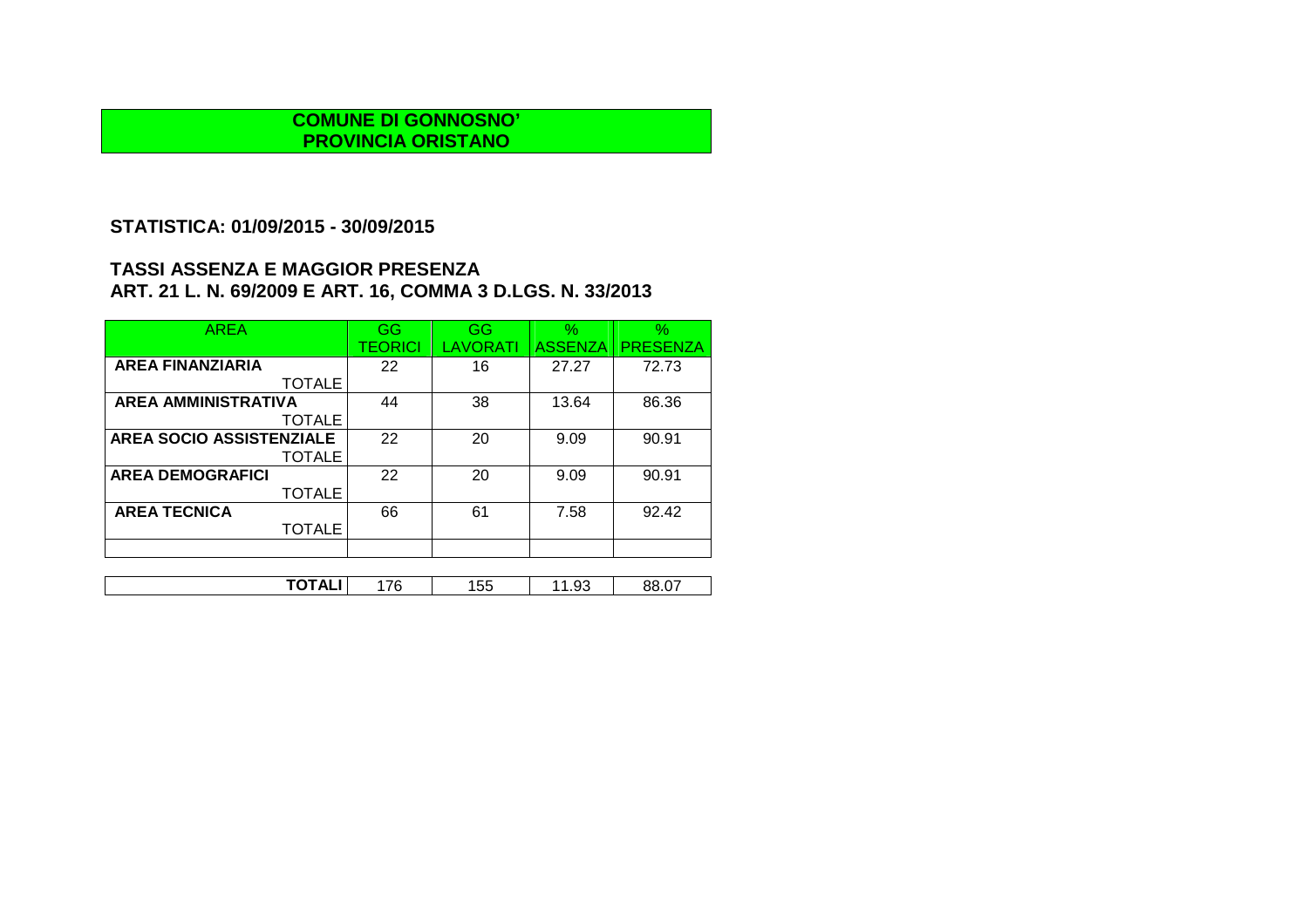# **STATISTICA: 01/10/2015 - 31/10/2015**

| <b>AREA</b>                     | GG      | GG       | $\%$           | $\%$            |
|---------------------------------|---------|----------|----------------|-----------------|
|                                 | TEORICI | LAVORATI | <b>ASSENZA</b> | <b>PRESENZA</b> |
| <b>AREA FINANZIARIA</b>         | 22      | 20       | 9.09           | 90.91           |
| <b>TOTALE</b>                   |         |          |                |                 |
| <b>AREA AMMINISTRATIVA</b>      | 22      | 20       | 9.09           | 90.91           |
| <b>TOTALE</b>                   |         |          |                |                 |
| <b>AREA SOCIO ASSISTENZIALE</b> | 22      | 20       | 9.09           | 90.91           |
| <b>TOTALE</b>                   |         |          |                |                 |
| <b>AREA DEMOGRAFICI</b>         | 22      | 22       | 0.00           | 100.00          |
| <b>TOTALE</b>                   |         |          |                |                 |
| <b>AREA TECNICA</b>             | 66      | 52       | 21.21          | 78.79           |
| <b>TOTALE</b>                   |         |          |                |                 |
|                                 |         |          |                |                 |

| .<br>---<br>∼<br><u>.</u> | ' 54 | - 34 | . .<br>ں … | ں. |
|---------------------------|------|------|------------|----|
|                           |      |      |            |    |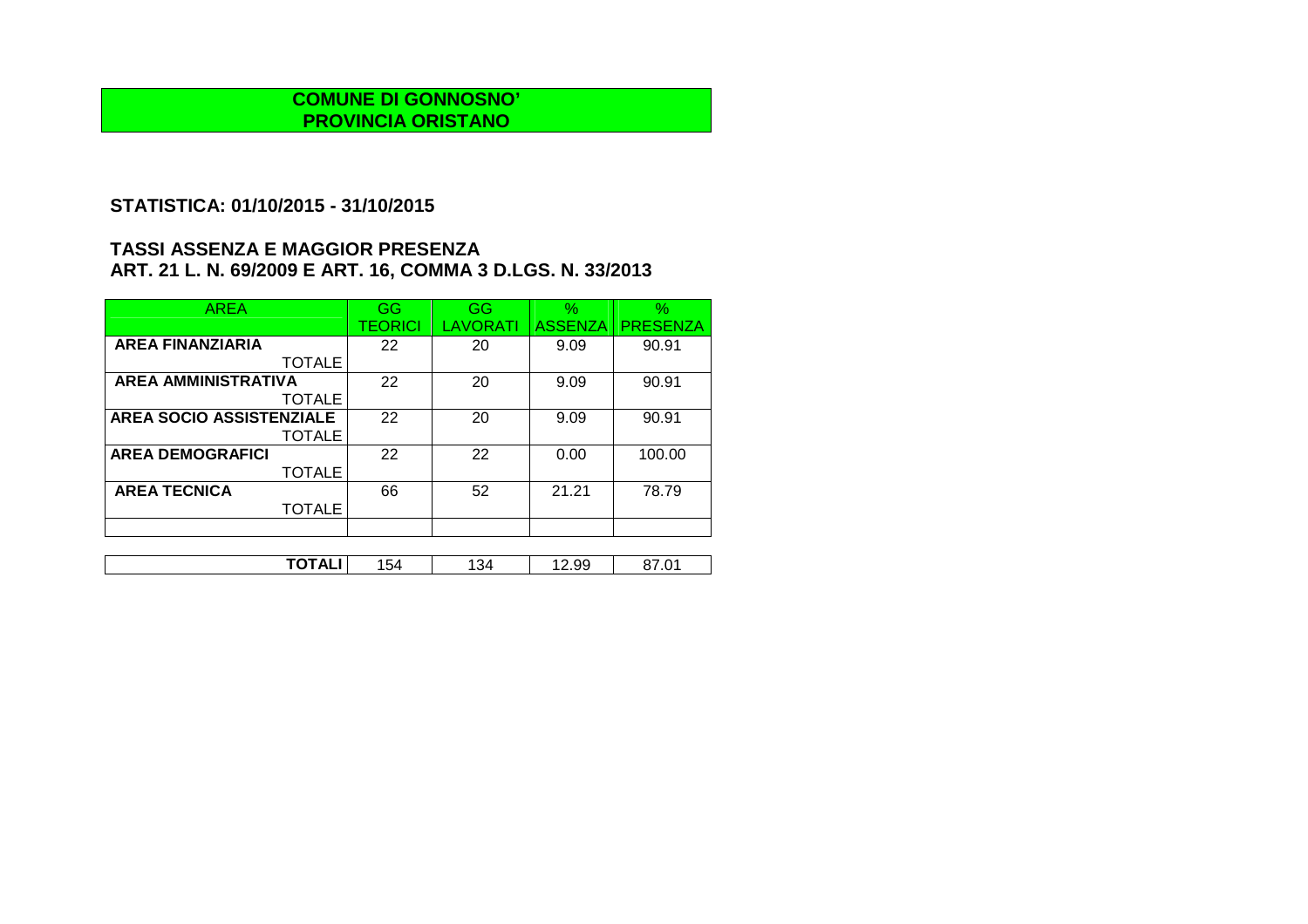# **STATISTICA: 01/11/2015 - 30/11/2015**

| <b>AREA</b>                     | GG             | GG       | $\%$           | $\%$            |
|---------------------------------|----------------|----------|----------------|-----------------|
|                                 | <b>TEORICI</b> | LAVORATI | <b>ASSENZA</b> | <b>PRESENZA</b> |
| <b>AREA FINANZIARIA</b>         | 21             | 23       | 0.00           | 100.00          |
| <b>TOTALE</b>                   |                |          |                |                 |
| <b>AREA AMMINISTRATIVA</b>      | 21             | 18       | 14.29          | 85,71           |
| <b>TOTALE</b>                   |                |          |                |                 |
| <b>AREA SOCIO ASSISTENZIALE</b> | 21             | 16       | 23.81          | 76.19           |
| <b>TOTALE</b>                   |                |          |                |                 |
| <b>AREA DEMOGRAFICI</b>         | 21             | 20       | 4.76           | 95.24           |
| <b>TOTALE</b>                   |                |          |                |                 |
| <b>AREA TECNICA</b>             | 63             | 64       | 0.00           | 100.00          |
| <b>TOTALE</b>                   |                |          |                |                 |
|                                 |                |          |                |                 |
|                                 |                |          |                |                 |

| _ _ _ _<br>íЛ<br>_ | 4′، | $\sim$<br>1.OY<br>Δ | $\sim$<br>ገሬ<br>∼<br>∠ت. ت |
|--------------------|-----|---------------------|----------------------------|
|--------------------|-----|---------------------|----------------------------|